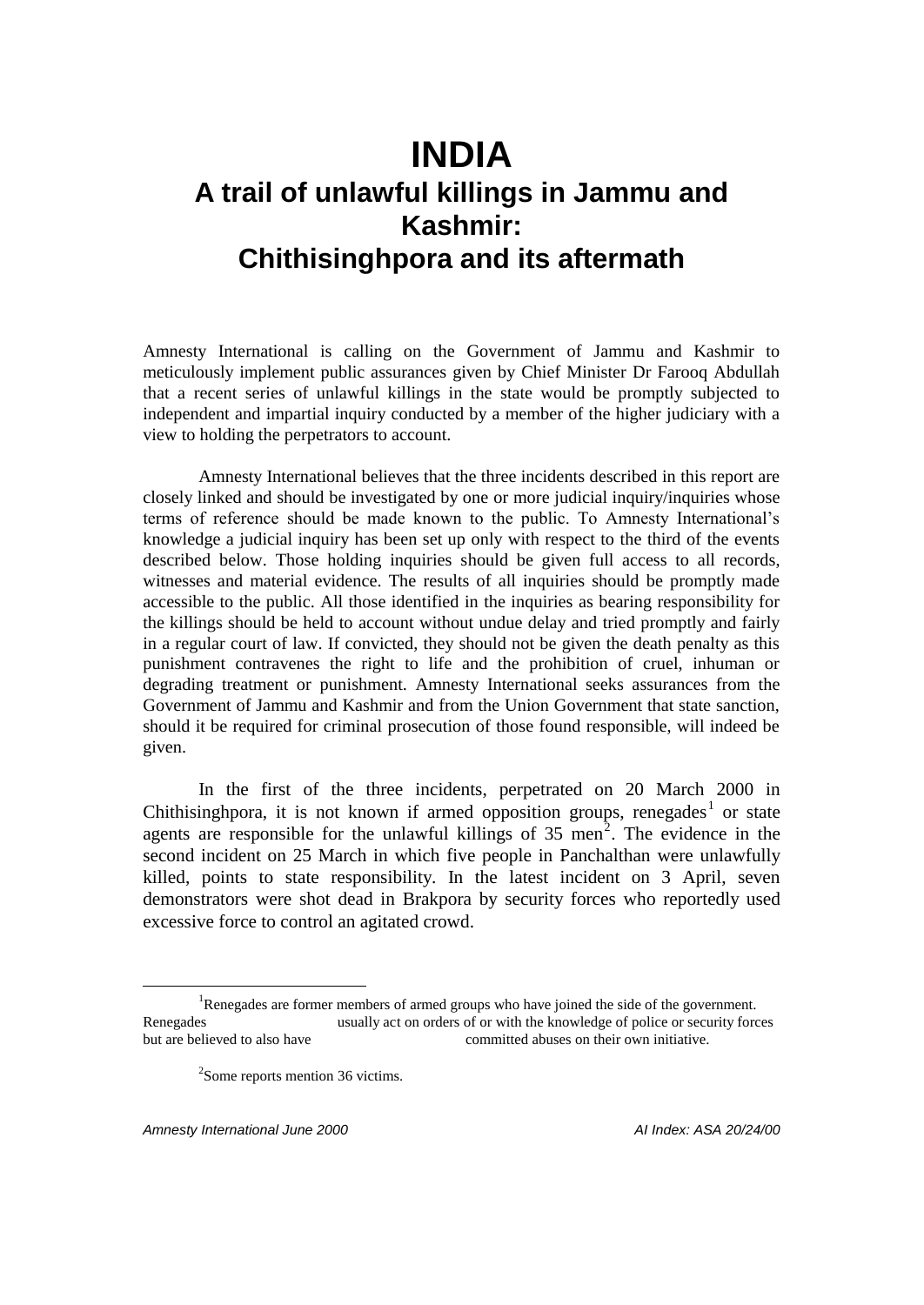#### **Unlawful killings in Chithisinghpora on 20 March 2000**

On the evening of 20 March 2000, 15 or 17 unidentified gunmen, some in Indian army uniform, entered village Chithisinghpora in Anantnag district, ordered the Sikh men to assemble and systematically from close range, shot dead 34 Sikh men. Several men were injured by gun shots; of these one man<sup>3</sup> died later from his injuries. A unit of paramilitary Rashtriya Rifles (RR) stationed close to the village failed to intervene and only visited the place of the incident on the following morning.

The Sikh population of Jammu and Kashmir is estimated to be between 70,000 and 90,000 out of a total population of some 8 million inhabitants of the state, spread over 130 villages. They are engaged in agriculture and transport and are centred around Anantnag, Tral and Baramulla. Whereas members of the Hindu minority<sup>4</sup> have frequently been targeted by armed groups<sup>5</sup>, Sikhs and Muslims have lived in harmony with not a single attack on Sikhs reported before March 2000 since the flare-up of the conflict a decade ago. The fact that many members of the army and central police force stationed in Jammu and Kashmir are Sikhs did not in the past negatively impact on relations between the Muslim majority and the small Sikh minority. After the incident, Muslims pleaded that Sikhs - many of whom felt insecure - should not leave Jammu and Kashmir. During his visit to the area, Union Home Minister L.K. Advani on 26 March 2000 promised special protective measures to the Sikhs of the state but local Sikhs reportedly rejected the protection plan, with some of their spokespersons saying that the Muslim majority had not been hostile to them before and that no protection was needed.

<sup>&</sup>lt;sup>3</sup>Some reports speak of two men succumbing to their injuries later.

<sup>&</sup>lt;sup>4</sup>Hindus inhabit mostly the southern part of the state but also lived as a minority in the Kashmir Valley; several hundred thousand Hindus left the area when the unrest intensified and settled in camps in Jammu and around New Delhi. In 1998 and 1999, several dozen members of the Hindu minority, including women and children, died in targeted killings, possibly carried by armed opposition groups.

<sup>&</sup>lt;sup>5</sup>There are over a dozen armed groups operating in Jammu and Kashmir with a variety of objectives, including secession of the Jammu and Kashmir from India and accession to Pakistan, independence or merely greater autonomy. While the Pakistan Government claims to merely lend moral, political and diplomatic diplomatic support to such groups, there is strong evidence that Pakistan or groups within Pakistan provide arms, training and men as well.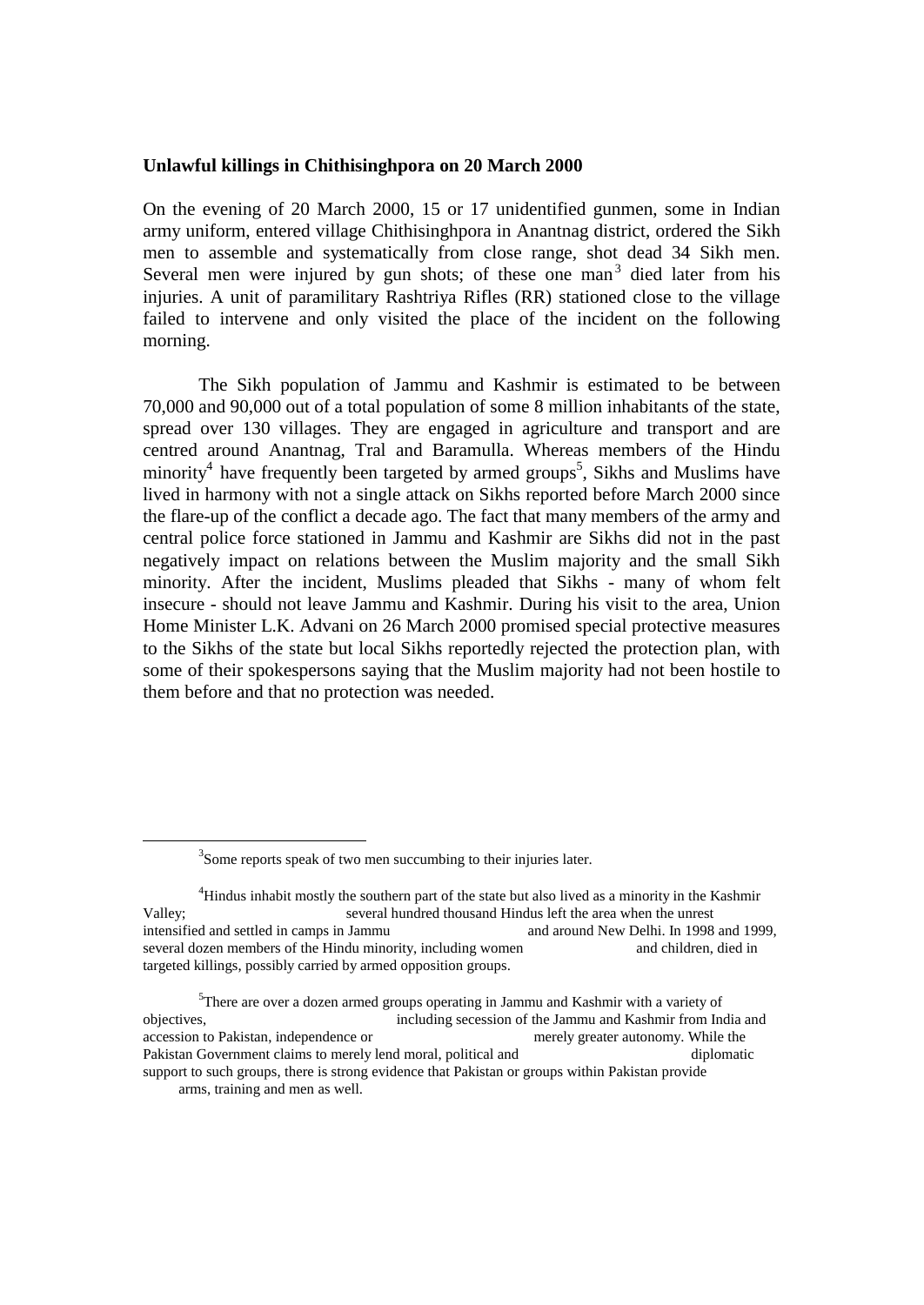To date it is not known who was behind the unlawful killings which took place on the eve of US President Clinton's visit to the subcontinent<sup>6</sup>; the attack was condemned by him, as by the Indian and the Pakistani governments. Despite the fact that an official inquiry let alone its outcome had not been announced, the Indian Government and the Jammu and Kashmir Government held two armed Islamist groups, Lashkar-e-Taiba and Hizb-ul Mujahideen responsible. Director General of Police, Gurbachan Jagat is reported to have said the "incident is a clear indicator of the militants' plan to turn Kashmir into a single-religion entity". The Indian media have echoed Prime Minister Vajpayee's characterization of the incident as a 'fresh ethnic cleansing<sup>7</sup> or a 'communal massacre'<sup>8</sup>.

Several Kashmiri groups, such as the All Parties Hurriyat Conference (APHC), a conglomerate of 23 parties, have claimed that the government was responsible for the deaths, perpetrated in an effort to discredit the 'azadi' [freedom] cause and to portray its supporters as 'terrorists' and religious fanatics prior to the Clinton visit. Spokespersons of both the groups held responsible for the killing by the government have meanwhile denied their involvement.<sup>9</sup> Hizb-ul Mujahideen leader Syed Salahuddin Ahmad said: "Mujahideen have nothing against the Sikh community which sympathizes with our struggle. We assure them that there never was and there will never be any danger to Sikhs from Kashmiri freedom fighters."

7 *India Today*, 3 April 2000

 $\overline{a}$ 

8 *Frontline,* 14 April 2000

<sup>9</sup>Minister of Home Affairs, L.K. Advani said: "Till now the militants had targeted the Hindu community

*Amnesty International June 2000 AI Index: ASA 20/24/00*

<sup>6</sup>Clinton later said that these Sikhs "were murdered because I was there. ... People who don't want their turmoil eased used my trip there as a pretext to highlight the difficulties. And somebody, we don't know who, killed perfectly innocent people - who, I might add, had never before been targeted in all the conflict in Kashmir.<sup>3</sup>

and tried to see that the Kashmir Valley is cleansed of that particular community. Now the objective is to see to it that Sikhs also begin a process of migration and this purpose must be understood, this design must be recognized." (*The Hindu*, 21 March 2000)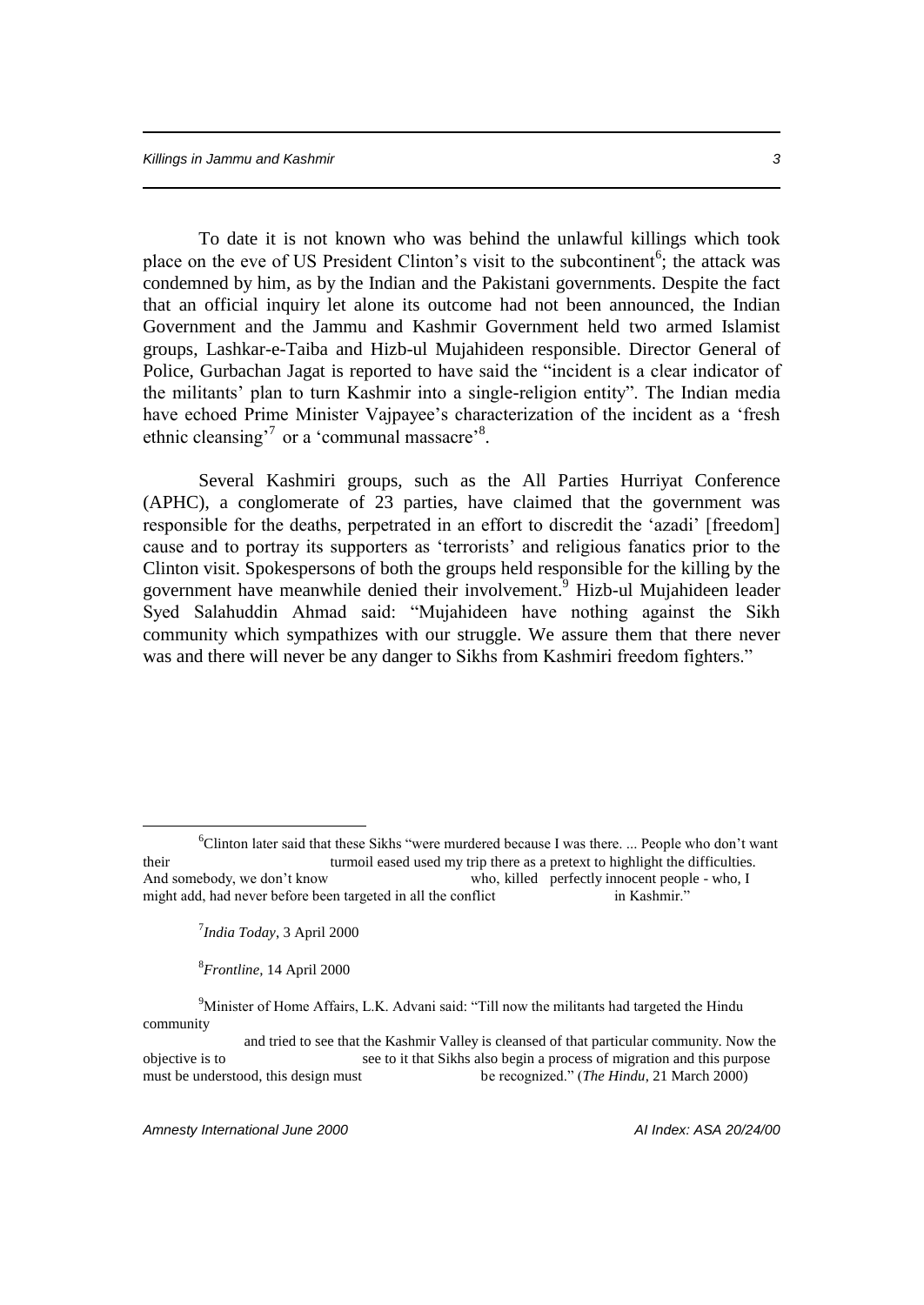Three human rights activists from Punjab<sup>10</sup> in mid-April investigated the incident. They found that between 15 and 20 Urdu-speaking armed men had come to the village several times prior to the massacre and mixed freely with the villagers. According to the local population, they were careless with their arms, hanging them on trees while playing cricket with local boys. Several of these earlier visitors were reportedly recognized as the attackers of 20 March. However, some local observers told the activists that they did not believe the attackers to be 'foreign mercenaries'<sup>11</sup> as they had returned repeatedly to the village and handled their arms very casually which is unusual for paid fighters.

The attackers wore uniforms of the armed forces and were led by a tall man whom they addressed as Commanding Officer (CO). All Sikh men were rounded up, ostensibly to check their identities, and made to sit on the ground in two groups against the walls of the *gurdwaras* [Sikh temples] a few hundred metres from each other; they were shot at point blank range. As the attackers withdrew, they reportedly shouted Hindu slogans. A small bottle of liquor was left behind by them.<sup>12</sup>

The human rights activists also spoke to two surviving men. Karamjit Singh, a teacher, had been stopped by the attackers at the start of the attack but had managed to slip away after warning a neighbour, Nanak Singh that he feared trouble. Nanak Singh who was injured by the gunfire, pretended to be dead and so escaped the killing as well. Both subsequently left the village with their families.

The human rights activists concluded that dress, language, careless handling of arms and behaviour are all factors that speak against the security forces'

 $11$ Some of the local armed groups are believed to be supported and reinforced by armed groups including

 by paid fighters from other countries, including Pakistan, Afghanistan and other Muslim countries.

or conversely as a ploy to implicate Islamist groups by imitating their assumed behaviour.

 $10$ They included Justice (retd.) Ajit Singh Bains, Chairman of the Punjab Human Rights Organization (PHRO), Sardar Inderjit Singh Jaijee, Convener of the Movement Against State Repression (MASR) and Lt.Gen. Kartar Singh Gill, Advisor, PHRO and MASR.

 $12$ The fact of the perpetrators speaking Urdu in a Kashmiri speaking environment, of shouting Hindu slogans and drinking alcohol has been variously and inconclusively interpreted by local observers as pointing to Islamist groups' responsibility for the killing and as their ploy to direct suspicion elsewhere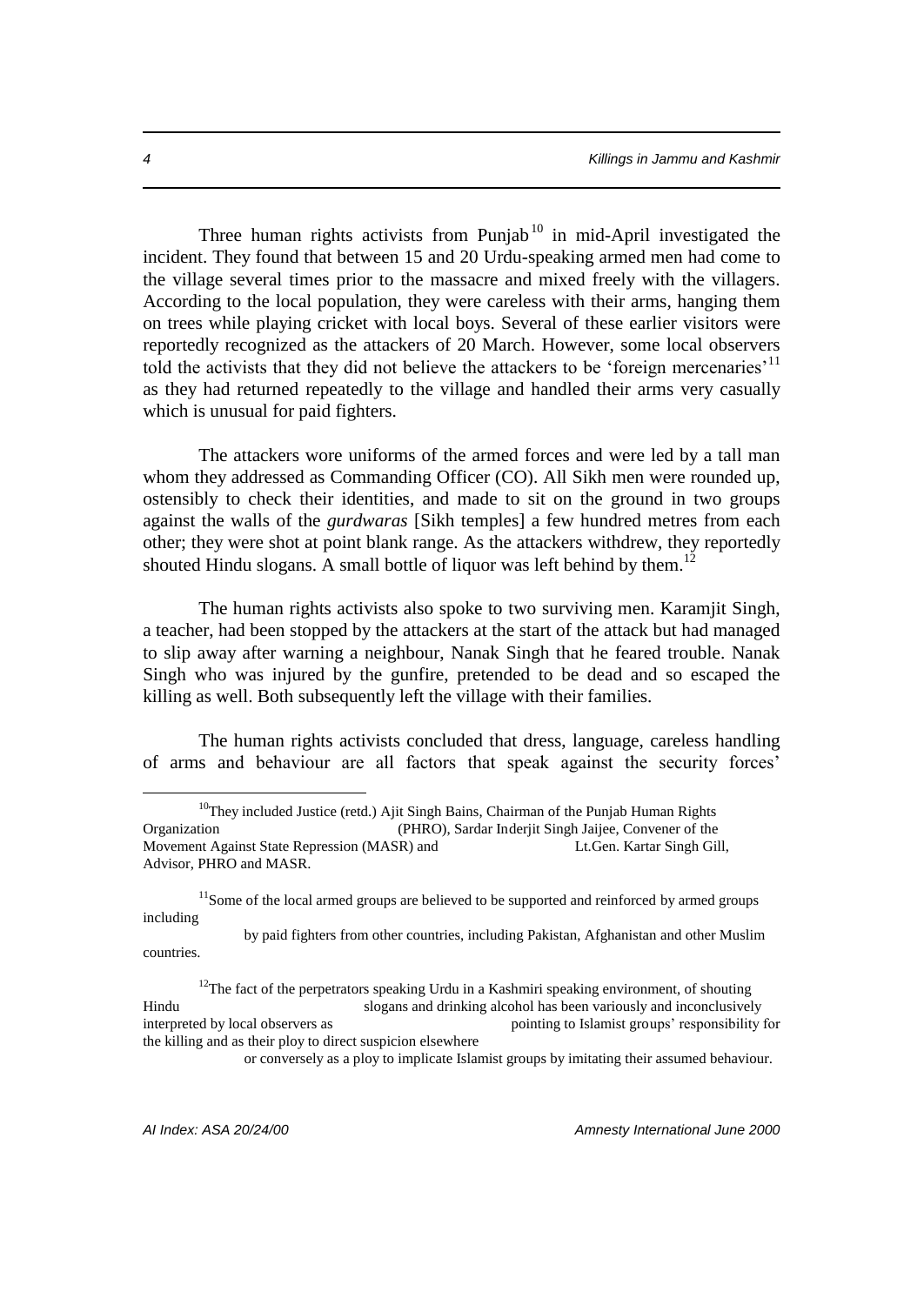involvement in the unlawful killing. In view of the presence of the paramilitary Rashtriya Rifles (RR) close to the village, the human rights activists considered it improbable that armed opposition fighters had been involved. Armed groups would not have openly visited the village several times. The inquiry team concluded that renegades were the likely perpetrators. Some villagers had told the human rights activists who were investigating the killing that the nearby RR unit knew about the attack on the Sikhs in advance and had done nothing to stop it - which again, given the patronage of renegades exercised by some paramilitary forces, may speak for the renegades' involvement in the massacre.

Another organisation, the Ludhiana based International Human Rights Organization (IHRO) in late March released its own inquiry report which reportedly reached the same conclusion.

### **Unlawful killings in Panchalthan-Pathribal on 25 March 2000**

Shortly after assertions of the Government of Jammu and Kashmir that every effort would be made to find the men responsible for the killing of 20 March, a joint unit of army personnel and Special Operations Group (SOG) killed five men in Panchalthan-Pathribal village, Anantnag district. Official spokespersons claimed that the victims were 'foreign militants' responsible for killing the Sikhs. According to reports, the unit after a gunfight blew up a thatch-roofed hutment on a hilltop near the site of the earlier massacre in which the 'militants' were hiding and later recovered five bodies charred beyond recognition; the bodies were buried in different places by the army without a post mortem examination.

Chief Minister Dr Farooq Abdullah said before the State Assembly that a man arrested on 24 March had revealed the location of the suspected militants involved in the massacre of 20 March. He claimed that all the men were 'militants in combat uniforms' responsible for the massacre. Director General of Police Gurbachan Jagat said on television that the arrested suspect had given the names of five local people and 11 or 12 foreigners involved in the 20 March killings.<sup>13</sup> Union Home Minister

<sup>&</sup>lt;sup>13</sup>Praveen Swami in a *Frontline* article of 14 April gave details about the confessions by Mohammad Yakub Magray, a Hizbul Mujahideen activist, arrested and 'broken' by the 'ruthlessly efficient' Special Operations Group. Magray reportedly admitted to having accompanied a Lashkar-e-Taiba group led by a Pakistani national code-named Abu Maaz in the night of the incident. According to the article, "Magray's continuing interrogation seems to be delivering at least some retribution ... the elimination of five members of Abu Maaz's unit at Panchal Thal".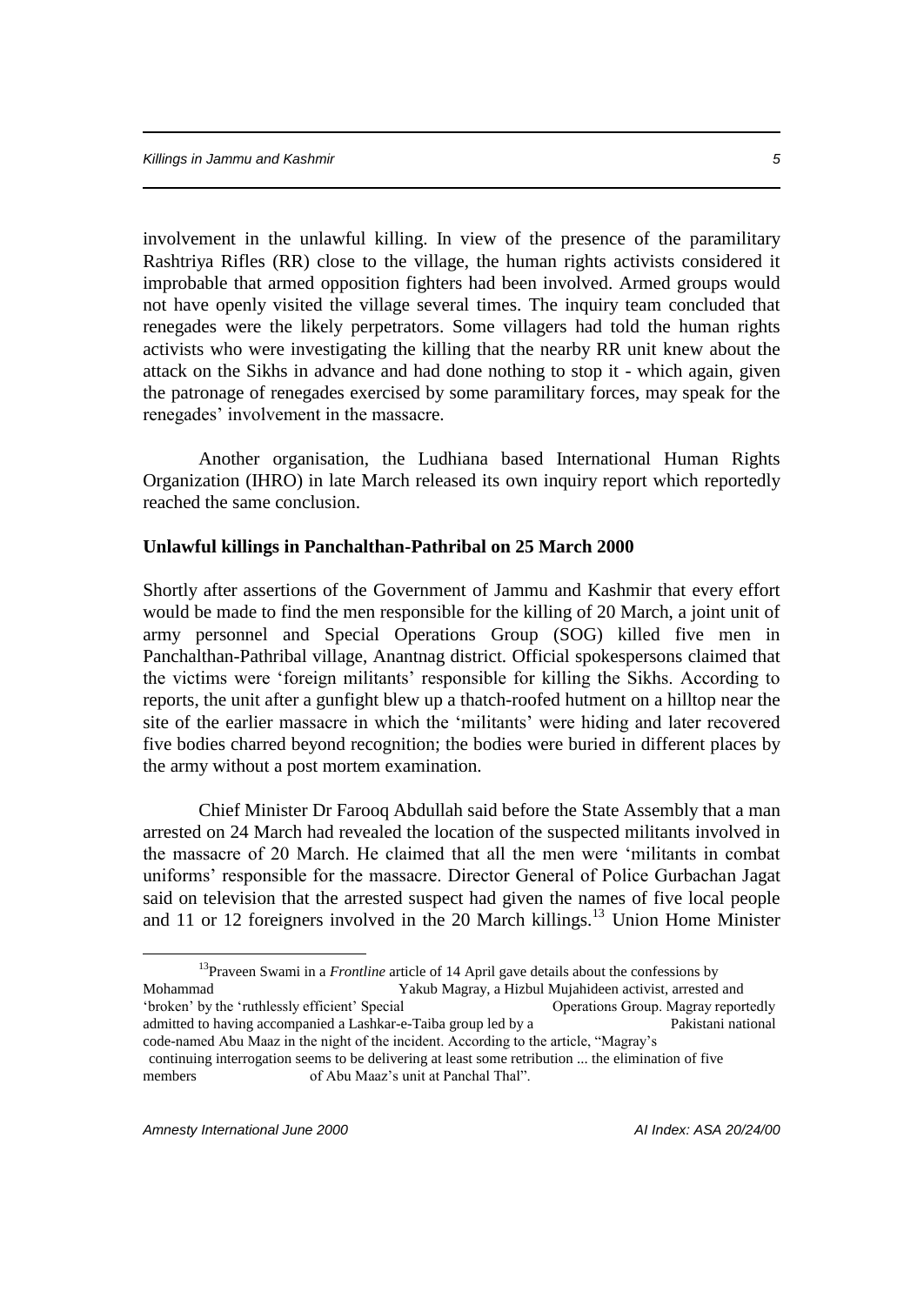L.K. Advani during his visit to the state congratulated the Anantnag police for "eliminating the butchers responsible for the Chithisinghpora massacre".

Local observers, however, disbelieved the official account; they pointed out that if armed men hidden in a hut on a hilltop had indeed been involved in a gunfight as claimed by the authorities, they would have injured some of the security force personnel attacking them from the valley - but none was injured. Moreover, security forces could have exchanged fire until those trapped in the hut ran out of ammunition and then arrested them instead of using heavy weapons to blast the hut killing those inside. This would have enabled the security forces to gain more information about the massacre on 20 March.

Many political activists in Jammu and Kashmir publicly expressed doubts about the genuineness of the 'encounter'. In the Lok Sabha, National Conference MP [member of parliament] Ali Mohammad Naik stated that the Defence spokesperson and the Prime Minister's Office had told a 'white lie' on March 25 when they claimed that five men involved in the killing of the Sikhs had been shot dead in an encounter. He stated: "They were just innocent citizens and I tell you with authority that none of the killers of Sikhs have been eliminated or apprehended as claimed by the forces."<sup>14</sup> On 2 April, Democratic Freedom Party Chairman, Shabir Shah staged a sit-in in Anantnag to protest against the 'fake encounter'. When police tried to arrest him, he resisted and was injured but then taken into custody. He was released in the evening. In Srinagar, former chairman of the All Parties Hurriyat Conference, Mirwaiz Moulvi Umer Farooq was placed under house arrest to prevent him from going to Anantnag to participate in the protests against the 'encounter' killings.

On the following days, local people held protest demonstrations claiming that the dead men were ordinary civilians, labourers or petty traders, from the villages Braringam, Mominabad and Halam who had nothing to do with militant activities or the killing of the Sikhs on 20 March. There were rumours that altogether 17 men had been picked up and 'disappeared'. Demonstrators have claimed that the five men the authorities claimed had been killed in the hut were ordinary villagers who had in fact been picked up by the Special Task Force under the Senior Superintendent of Police of Anantnag between 21 and 24 March and had gone missing since. In at least one case, a First Information Report  $(FIR)^{15}$  had reportedly been filed about the 'disappearance'.

<sup>14</sup>*Kashmir Times*, 21 April 2000

<sup>&</sup>lt;sup>15</sup>The initial complaint to police after which police investigation starts.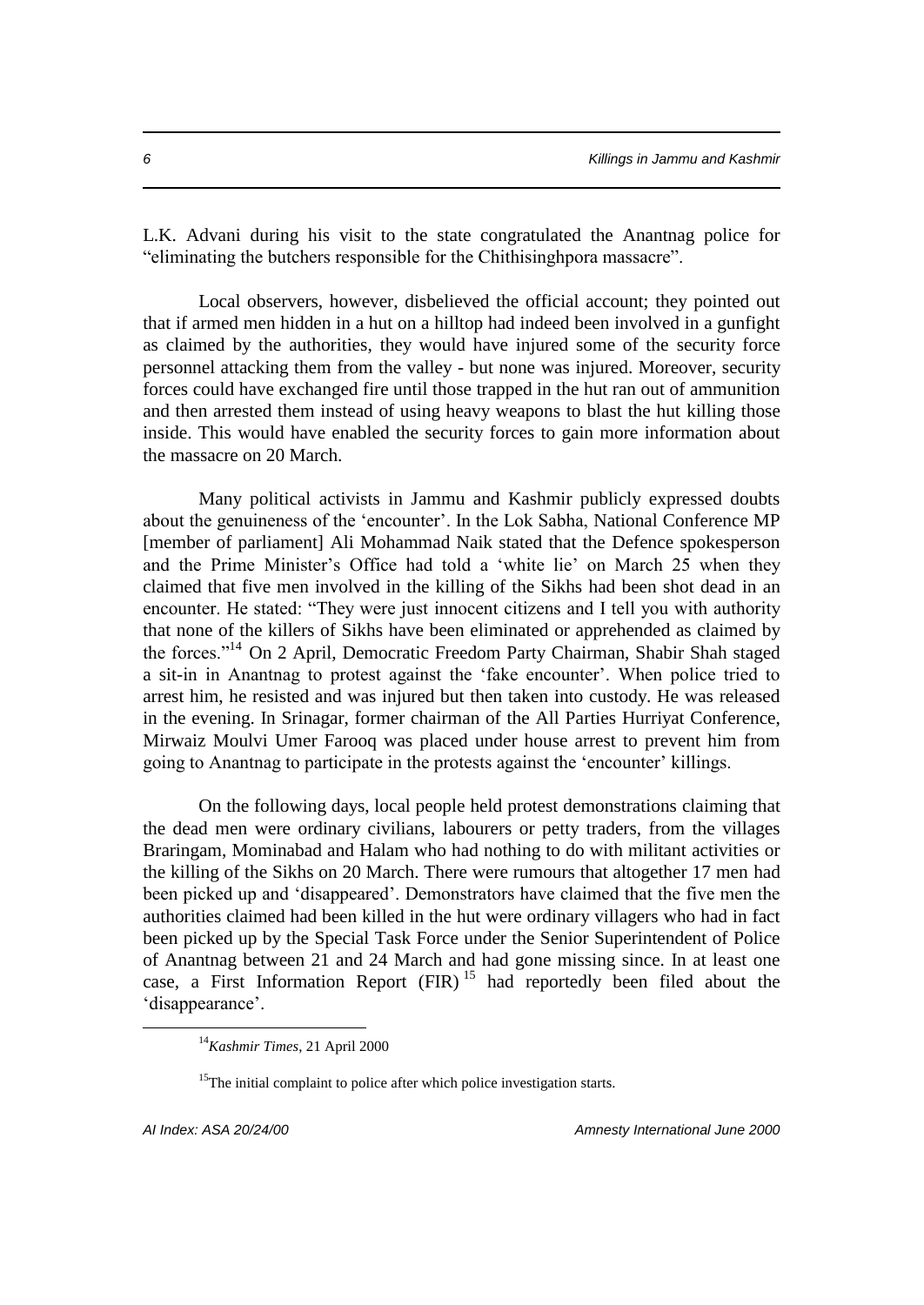On 29 March, the district administration offered to conduct DNA tests of the five bodies buried after the incident on 25 March to set the protesters' minds at rest about the alleged killing of their relatives. However, in spite of this assurance, demonstrations and strikes escalated in Anantnag district and on 30 March, Chief Minister Dr Farooq Abdullah told the State Assembly that he had directed the DGP [Director General of Police] and ADGP [Additional Director General of Police] to inquire into the alleged 'disappearance' of the five civilians in Anantnag district.

On the same day, Anantnag Chief Judicial Magistrate (CJM) Abdul Waheed directed police officers from Acchabal to register a case of murder and abduction (sections 302 and 364 Ranbir Penal Code). He also ordered an independent investigation to ascertain whether the victims were civilians or armed fighters after receiving a petition from 14 residents of Braringam, Anantnag district, who claimed that two of their relatives had been picked up by security forces on 24 March and were among those killed on 25 March on the pretext that they were armed fighters. The CJM appointed Deputy Superintendent of Police (DSP) Sheikh Abdul Rehman to conduct the investigation, adding that it should be done impartially and without submitting to any pressure. The inquiry was to submit its report on 6 April to the magistrate's court.<sup>16</sup> The Senior Superintendent of Police Anantnag, Farooq Khan welcomed the court orders to conduct an inquiry, saying that this would remove suspicion from people's minds. On the same day, the Deputy Commissioner agreed in principle to having the bodies of the five men exhumed. At that time, the spokesperson of the  $15<sup>th</sup>$  Army Corps categorically stated: "Genuine terrorists have been killed. Do not give credence to these reports about a fake encounter. People are expert at twisting facts."<sup>17</sup> Chief Minister Dr Farooq Abdullah reportedly said on 3 April that if those killed were found to be innocent civilians, those responsible for their deaths would be severely punished.<sup>18</sup>

## **Unlawful killings at Brakpora on 3 April 2000**

<sup>18</sup>Outlook reported Chief Minister Dr. Farooq Abdullah as saying to protesting villagers: "I assure

you

 $\overline{a}$ 

 that if the charge that the victims were ordinary civilians and not foreign militants, as claimed by the forces, is true, I will take stern action against those responsible. I will skin them."

*Amnesty International June 2000 AI Index: ASA 20/24/00*

<sup>&</sup>lt;sup>16</sup>CJM Abdul Waheed was subsequently transferred to Kupwara.

<sup>17</sup>*Times of India*, 31 March 2000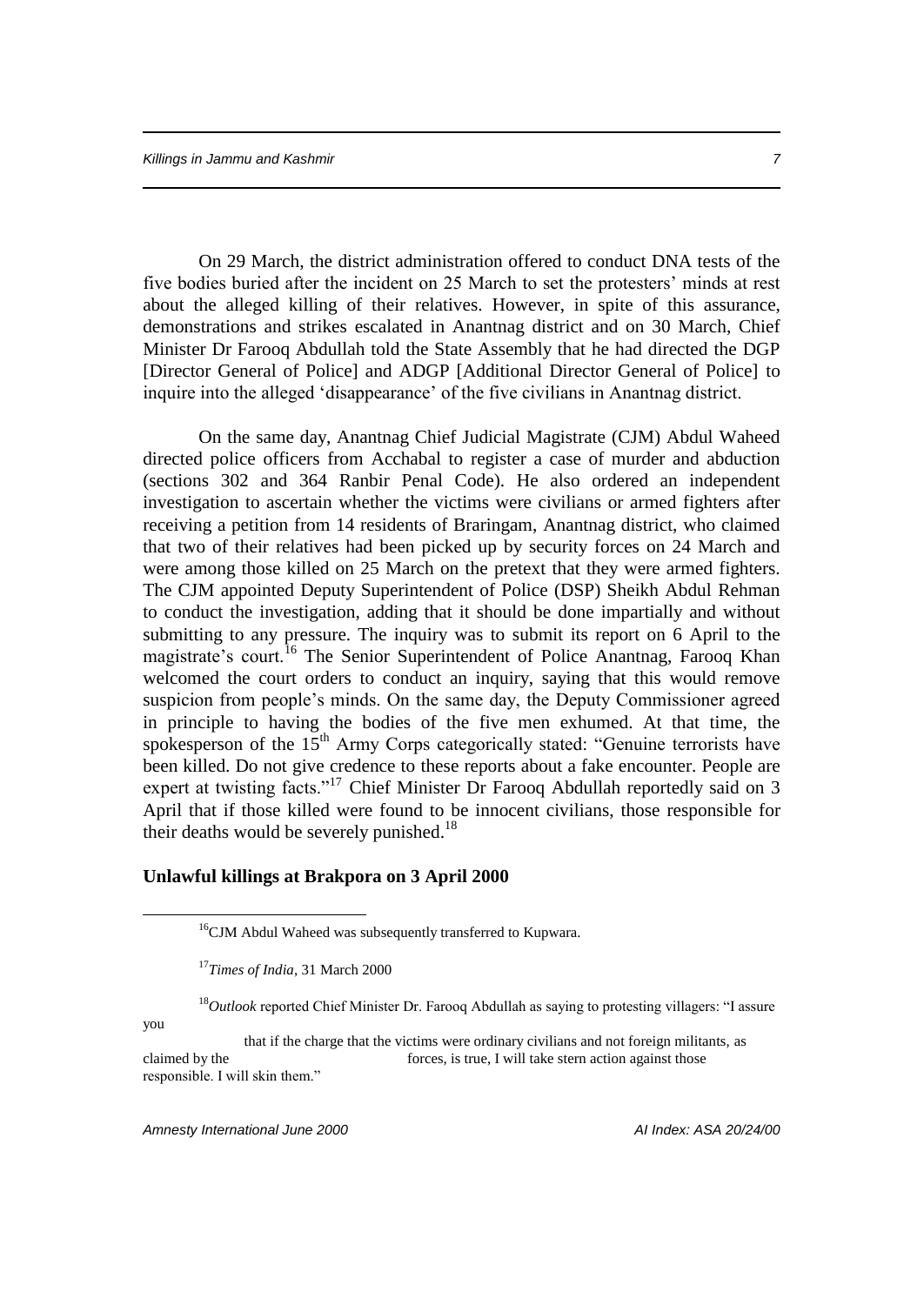When local residents did not see any action being taken regarding the promised exhumations and inquiries, public protests grew more strident. On 3 April, a procession of several thousand demonstrators flanked by Special Operations Group (SOG) personnel marched on Anantnag intending to submit a memorandum to the Deputy Commissioner demanding the exhumation of the bodies of the five men killed on 25 March and information about the fate and whereabouts of the 17 people allegedly picked up by security forces after the 20 March massacre and 'disappeared' since. In the course of the march, some youths threw stones at a police post. After police resorted to *lathi* charge (beating with sticks), many protesters withdrew. Some 3,000 to 4,000 people reached Brakpora, three kilometres before Anantnag where stones were reportedly thrown at the SOG camp. After another brief *lathi* charge, SOG men and members of the Central Reserve Police Force (CRFP) opened apparently indiscriminate fire, killing seven people outright and injuring at least 15 others. A melee ensued in which more participants were injured. After the crowd dispersed, an indefinite curfew was imposed and shoot on sight orders were issued in the entire district. According to some reports, one or two men injured in the firing died later.

Zonal police headquarters in the evening stated that members of armed groups had accompanied the protesters and had opened fire on the protesters leading to the deaths. It claimed that a case had been filed against violent protesters and that investigations had started. Another official statement quoted in the *Kashmir Times* said that the protesters had resorted to stone pelting and as firing in the air did not stop them, security forces opened fire on them. Participants in the march denied that there were any members of armed groups participating in the demonstration.

On 4 April, members of the State Assembly condemned the police firing and angrily demanded an inquiry and punishment of those responsible for the police shooting of seven demonstrators. Chief Minister Farooq Abdullah pointed to Pakistan for the rising militancy and said: "My government does not want to shed the blood of innocent persons here. Try to understand the tricks of the enemy." However, he ordered a judicial inquiry by a High Court judge into the firing incident and also reportedly admitted that excessive use of force had occurred without provocation: "Non-lethal options were not chosen to control the crowd." Similarly Union Home Minister L.K. Advani reportedly admitted: "It was a tragic incident. It should not have happened." The state government reportedly transferred the Deputy Commissioner Anantnag and suspended the Deputy Inspector General and the Senior Superintendent of Police Anantnag as well as some 20 police officers involved in the shooting incident on 3 April.

*AI Index: ASA 20/24/00 Amnesty International June 2000*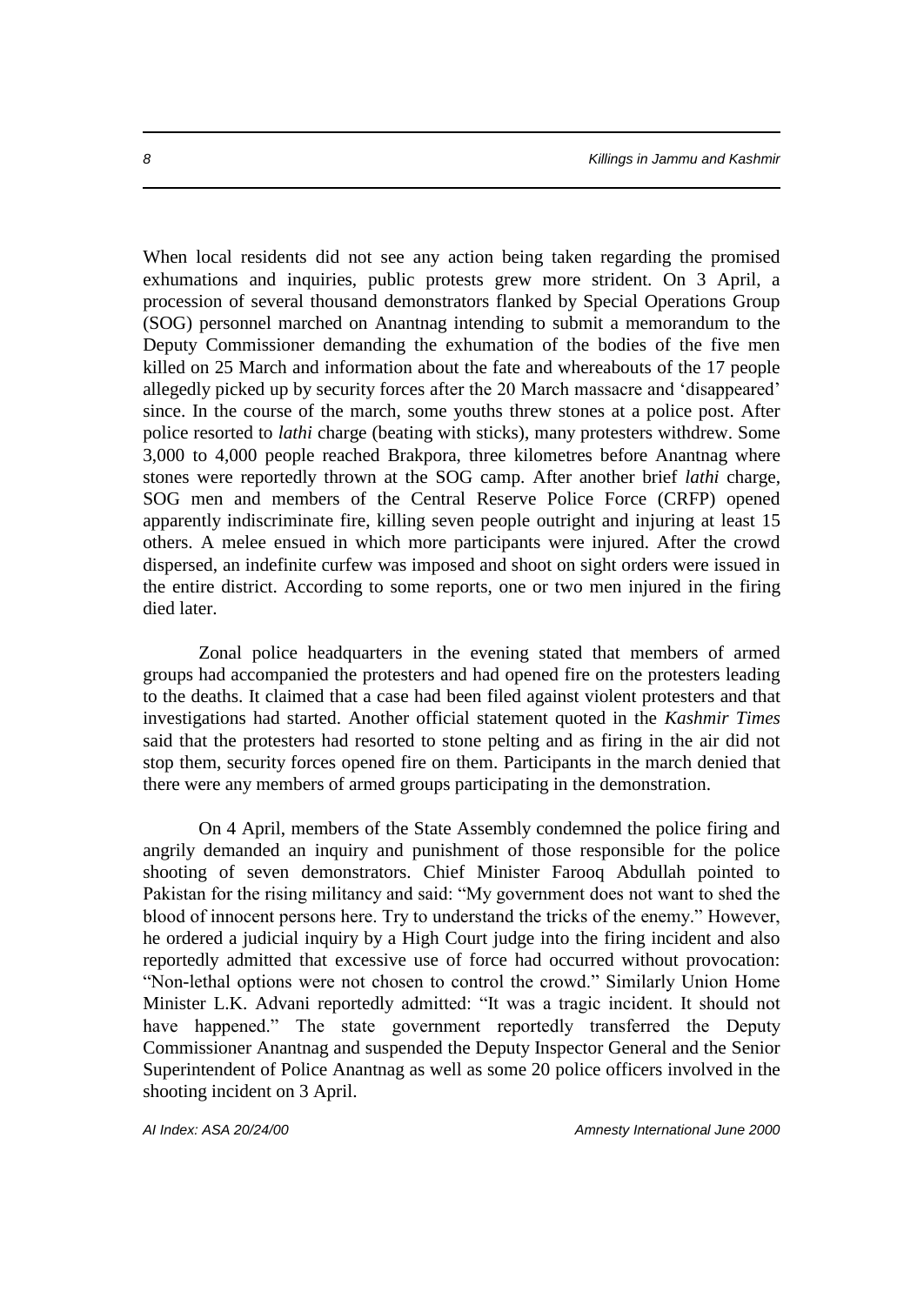On 5 April, Chief Minister Dr Farooq Abdullah directed the exhumation of the bodies of the five victims of the alleged 'encounter' of 25 March in Panchalthan after popular demands for it mounted leading to further demonstrations despite indefinite curfew and as members of oppositional political parties backed these demands.

Starting on 6 April, the five charred bodies were exhumed in the presence of senior government officials Minster of State for Home, Mushtaq Ahmed Lone and the Deputy Commissioner of Anantnag. When the first body was exhumed on 6 April in Pathribal, villager Roshan Jan reportedly recognized the body of her husband, Juma Khan: "I can say for sure that it is the body of my husband. I have spent my entire life with him." She stated that her husband had been arrested on 24 March. Her son stated that Juma Khan's turban and identity card had been found on 28 March in the village. Other bodies were exhumed on 7April and identified by relatives by the rings, clothes, teeth etc as those of the men arrested earlier; the bodies were charred and could not be recognized easily. When the relatives protested, the bodies were finally handed over to them and buried with some 4,000 people attending the burial despite the curfew. More security forces were sent to the area to prevent further demonstrations which might take place despite the strict curfew imposed since the 'encounter'.

Four members of staff, headed by Dr Bilquis Kour, of the forensic department of the Government Medical College took samples of the five bodies for DNA testing. The samples were to be sent to the Central Forensic Laboratories in Calcutta and Hyderabad. The team took blood samples of relatives within a day of the exhumation. One of the experts was quoted as saying that of the five bodies, four were charred beyond recognition and one was partially burned. While four bodies had bullet marks, one was without bullet injuries. The skull of one of the four bodies presenting bullet marks had been blasted off and the jaws of another one had been destroyed by bullets.

The police meanwhile denied that the bodies had been conclusively identified. Kurshid Ahmed Ganai, Divisional Commissioner of Kashmir, said on 8 April: "All the five bodies have been recognized by the family members. The government is waiting for tests to be conducted before saying anything on the issue." He reportedly said that the bodies were handed over subject to the understanding that the "correctness of the identification will depend on the DNA tests as the bodies were charred, disfigured and not recognizable." The directors of the forensic laboratories

*Amnesty International June 2000 AI Index: ASA 20/24/00*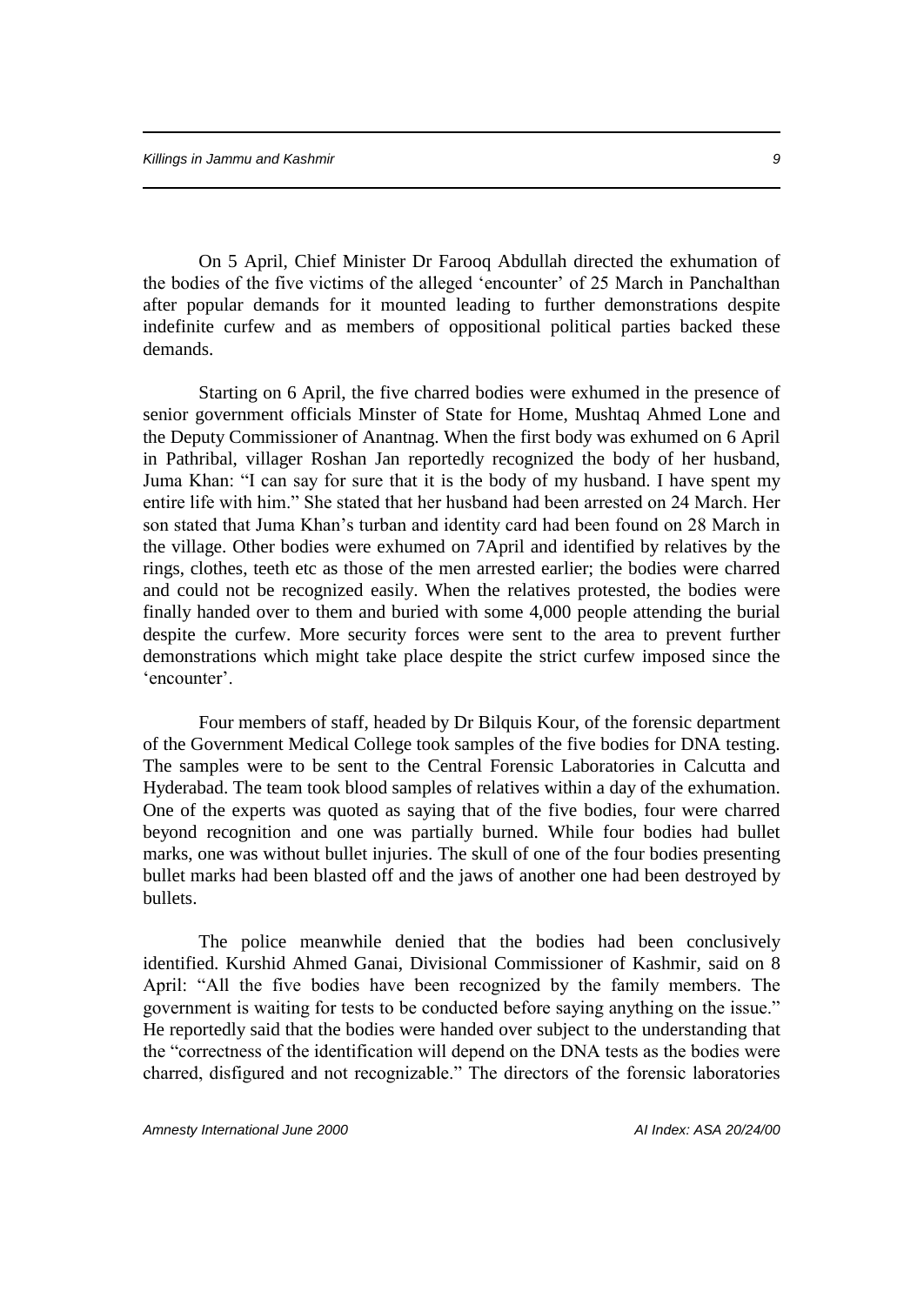in Hyderabad and Calcutta confirmed that on 13 and 14 April respectively, tissue samples were received. The result of the analyses is not known.

### **Inquiries**

Throughout this period, the setting up of inquiries was announced to look into the incidents. Chief Minister Farooq Abdullah reportedly announced on 5 April before a joint meeting of Muslims and Sikhs of Kupwara and Baramulla that a judicial inquiry by a sitting Supreme Court judge would investigate the Chithisinghpora killing as well as the Brakpora killing of seven protesters. On 6 April, Jammu and Kashmir Minister for Law, P.L. Handoo informed the State Assembly that Justice Pandian had been appointed to head a Commission of Inquiry into the Chithisinghpora and the Brakpora incidents. It now appears, however, that an additional magistrate has been entrusted with the investigation of the Chithisinghpora killings of the 35 Sikhs but it is not known if this investigation has actually started, nor what its terms of reference are. It does not appear to have been set up under the Jammu and Kashmir Commission of Inquiry Act, 1962.

A one-man inquiry Commission of Inquiry consisting of retired Supreme Court judge Justice S.R. Pandian was set up on 17 April 2000 and notified on 20 May 2000. It has been entrusted with investigating the Brakpora firing incident under the Jammu and Kashmir Commission of Inquiry Act, 1962. The terms of reference of his inquiry are (a) to inquire into the causes and circumstances leading to the firing incident, (b) to establish whether the 'use of force used in firing on the crowd was justified', (c) to 'fix responsibility for using excessive force, if any', and (d) to make suggestions for preventing a recurrence of such events in future. The first sitting of the Commission of inquiry was on 7 June 2000. So far about a dozen witnesses have appeared before it; all have apparently testified that the firing was unprovoked.

On 2 May, the police Special Investigation Team constituted to investigate the Panchalthan 'encounter' submitted its first 3-page report to the CJM Anantnag; members of the local Bar Association were present when the report was submitted by the Senior Superintendent of Police to the CJM. It reportedly follows step by step the team's observations of the exhumation and identification and describes the circumstances in which the bodies were handed over.

Meanwhile, a Joint Action Committee consisting of local doctors, teachers and members of the Anantnag Bar Association has formed to investigate the allegation of the earlier 'disappearance' of the five men shot dead on 25 March. Its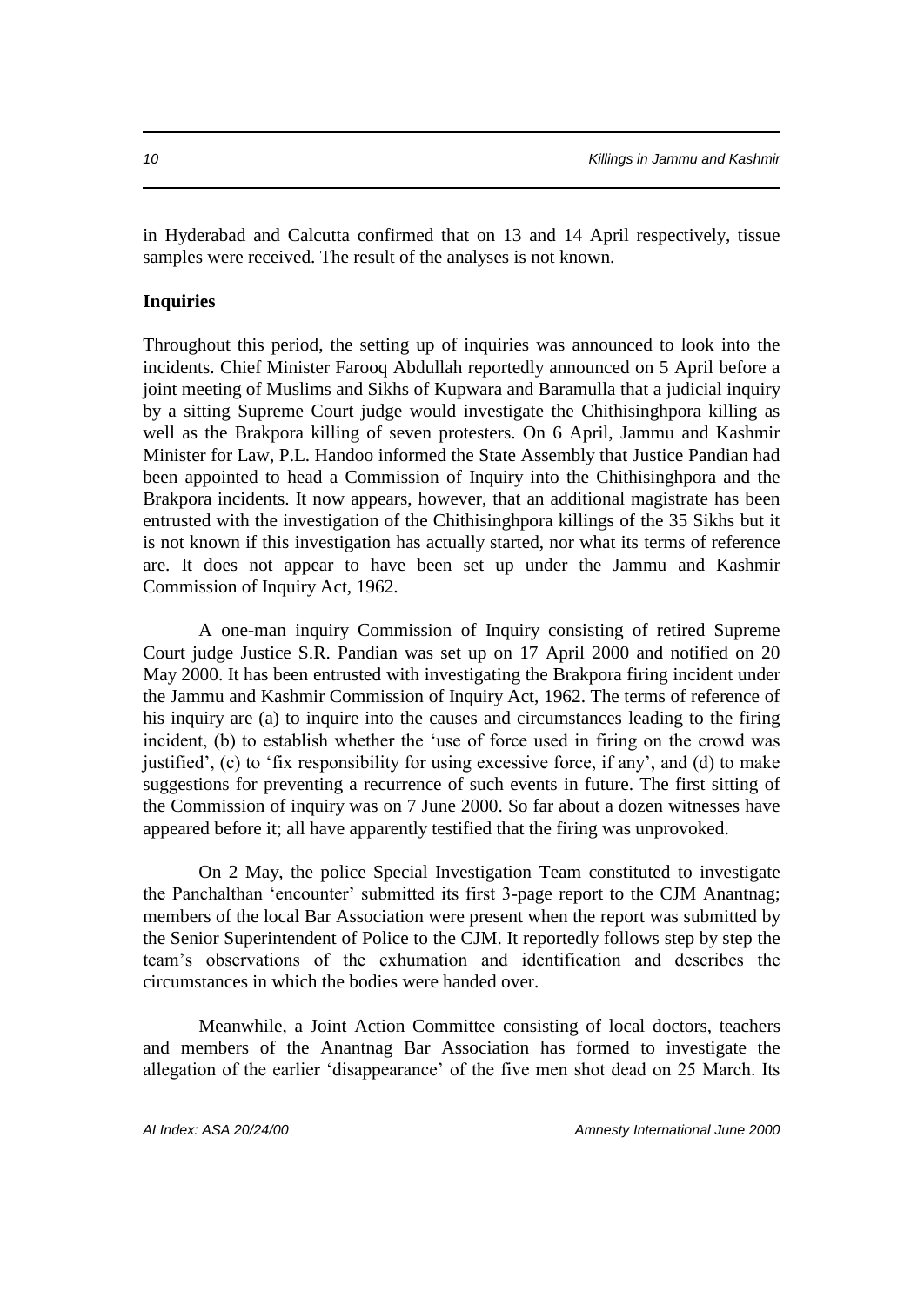brief apparently now extends to all the three incidents. It filed complaints with police with respect to each of the incidents.

# **Lack of response of the Government of Jammu and Kashmir to concerns expressed by Amnesty International**

Amnesty International submitted a draft of this report to the Government of Jammu and Kashmir on 24 May  $2000^{19}$  requesting to be informed of what steps the Government had taken to investigate the incidents. The organization urged that all three incidents be fully investigated by an independent and impartial judicial inquiry and that its terms of reference be made public. Amnesty International said that the results of all inquiries should be made accessible to the public and urged the Government of Jammu and Kashmir to provide assurances that state sanction, should it be required for criminal prosecution of those found responsible, would indeed be given. No response was received by the time this report was printed in the third week of June.

Other expressions of concern by Amnesty International about the rising incidence of custodial deaths and extrajudicial executions in the state have met with similar silence. Amnesty International wrote to the Government of Jammu and Kashmir on 5 and 13 June expressing its concern about the rising number of custodial deaths<sup>20</sup>. The organization issued an urgent action in early June relating to the arrest of two men<sup>21</sup> in May and expressed its fear for their safety and physical integrity. No reply was received in either case.

<sup>&</sup>lt;sup>19</sup>See press release ASA 20/021/2000 of 24 May 2000: *India: Inquiries into Jammu and Kashmir killings must go ahead*.

 $^{20}$ In its letter of 5 June, Amnesty International sought assurances that the deaths of six young men on 15 May 2000 in Sopore in what was described as an 'encounter' would be investigated; a list of some 30 people who allegedly died in custody between 1 and 20 May was appended with a request for investigation. On 13 June, Amnesty International wrote to the Government of Jammu and Kashmir

urging investigation of the custodial deaths of three men, Abdul Hamid Mir, Abdul Qayoom Ganai and Rafiq Bakal who had died in different incidents in late May and early June.

 $2<sup>1</sup>$ Mohammad Salim Bhat and Shabir Ahmed Khan were arrested in late May and their relatives feared

they would be killed. Mohammad Salim Bhat's younger brother, Irshad Ahmad died in custody on 5 May 2000.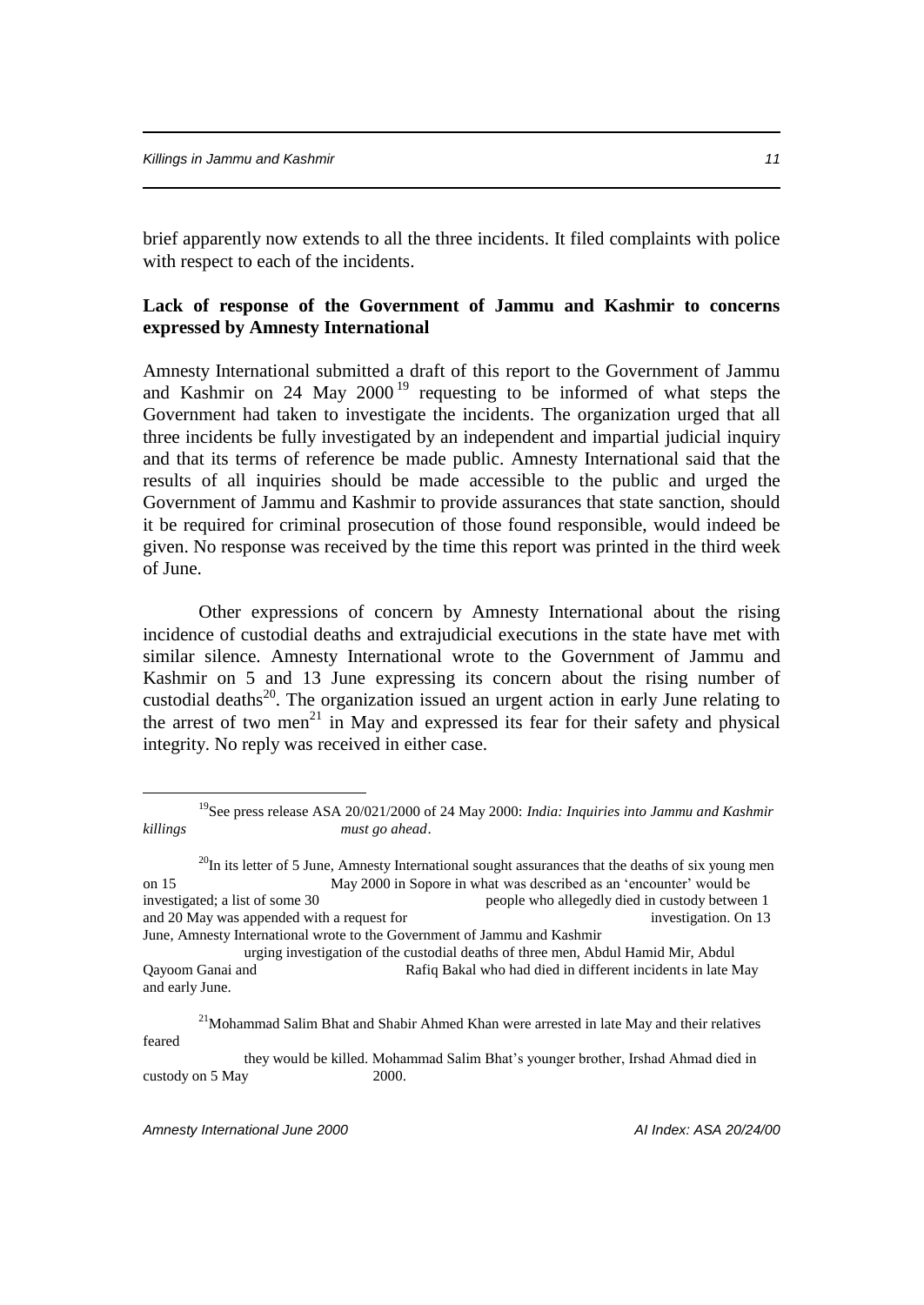Official responses when they are received, are often inadequate. In mid-April 2000, the organization submitted a draft report to the Government of India about the punitive use of preventive detention legislation in the state of Jammu and Kashmir with the request for comment and information. No response was received and the report was published a month later. On 1 June, Amnesty International received an 'interim response of the Government of India' from the High Commission of India in London, consisting of a two-page sheet listing sections of the Public Safety Act which partly safeguard the rights of detainees. The letter did not respond to Amnesty International's concerns about abuses of the Act, its contravening international human rights standards nor to the concern that many people are detained in Jammu and Kashmir without reference to any law. The Government of Jammu and Kashmir has not responded to a comprehensive report on hundreds of 'disappearances' in the state published in February 1999.

#### **Amnesty International's concerns and recommendations**

Amnesty International is deeply concerned about the disregard for the lives and physical integrity of people in Jammu and Kashmir shown in these incidents. The right to life is laid down in major international human rights treaties, including the International Covenant on Civil and Political Rights (ICCPR) which India has ratified, and in the Indian Constitution. Article 6(1) of the ICCPR says: "Every human being has the inherent right to life. This right shall be protected by law. No one shall be arbitrarily deprived of his life." Likewise, Article 3 common to the four Geneva Conventions of

12 August 1949 which is one of the international humanitarian standards applicable to conflicts of a non-international character such as the one in Jammu and Kashmir, strictly forbids the killing of anyone "taking no active part in hostilities, including members of armed forces who have laid down their arms and those placed *hors de combat* by sickness, wounds, detention or any other cause".

With regard to the incident at Brakpora, the organization is also concerned that the right to peaceful protest may have been violated and that security personnel appear to have contravened international standards governing the lawful use of force as for example those laid down in the UN Code of Conduct for Law Enforcement Officials (Code of Conduct). The conduct of SOG and CRFP personnel on 3 April does not appear to have conformed to Article 3 of the Code of Conduct which says that force may only be used "when strictly necessary". The official Commentary to

*AI Index: ASA 20/24/00 Amnesty International June 2000*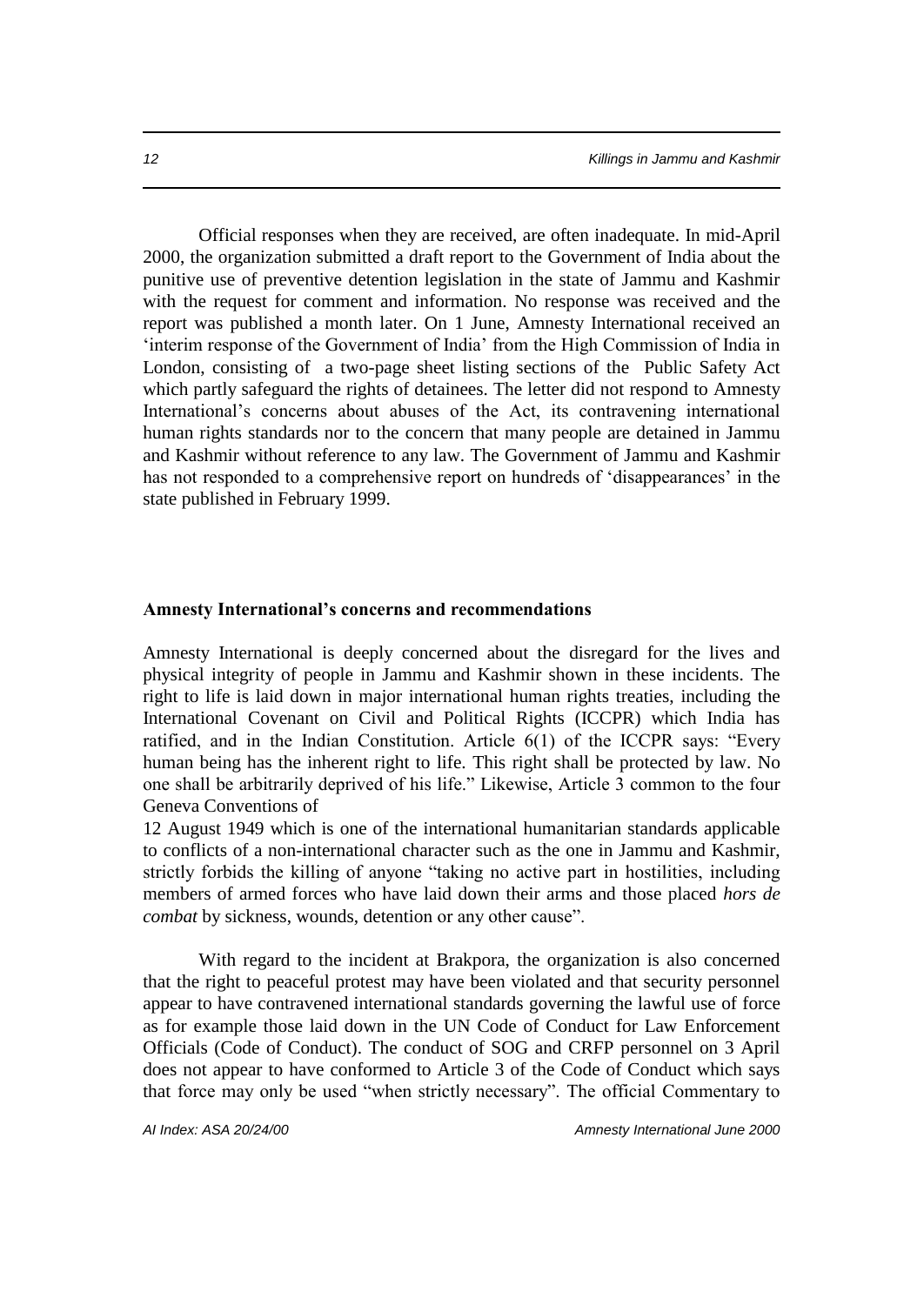the Code of Conduct says that the use of force should be 'exceptional', that force should only be used "as it is reasonably necessary under the circumstances", and that it should only be used for two purposes, viz. the "prevention of crime" and "effecting or assisting in the lawful arrest of offenders or suspected offenders". The Code of Conduct says that the force used should be proportional to the objective, i.e. it should only be used "to the extent required" for the performance of law enforcement officials' duties.

Amnesty International calls on the Government of Jammu and Kashmir to urgently set up prompt, thorough and impartial judicial inquiries into all three incidents whose terms of reference should be made known to the public. While welcoming that an inquiry has begun to investigate the circumstances of the firing incident at Brakpora, the organization believes that this is not enough as there are serious human rights concerns about the other two incidents as well. Moreover, the organization would like to obtain assurances that the inquiry into the Brakpora firing incident fully complies with requirements of the Principles on the Effective Prevention and Investigation of Extralegal, Arbitrary and Summary Executions.

In accordance with the Principles on the Effective Prevention and Investigation of Extra-legal, Arbitrary and Summary Executions, the inquiries should seek to determine the cause, manner and time of death, the person(s) responsible, and any pattern or practice which may have brought about the deaths. They should include an adequate autopsy, collection and analysis of all physical and documentary evidence and statements from witnesses. While welcoming the exhumations of the bodies of the victims of the 'encounter' of 25 March, Amnesty International would also like to be informed of the autopsy report and as to whether qualified staff of the International Committee of the Red Cross were involved.

In accordance with Principle 17 of the Principles on the Effective Prevention and Investigation of Extra-legal, Arbitrary and Summary Executions, written reports shall be made within a reasonable time on the methods and findings of each inquiry. These shall be made public immediately and shall include the scope of the inquiry, procedures and methods used to evaluate evidence as well as conclusions and recommendations based on findings of fact and on applicable law. The reports shall describe in detail specific events that were found to have occurred, and the evidence on which such findings were based.

If thorough and independent inquiries are not carried out as required by international human rights standards, the impression may arise that the Government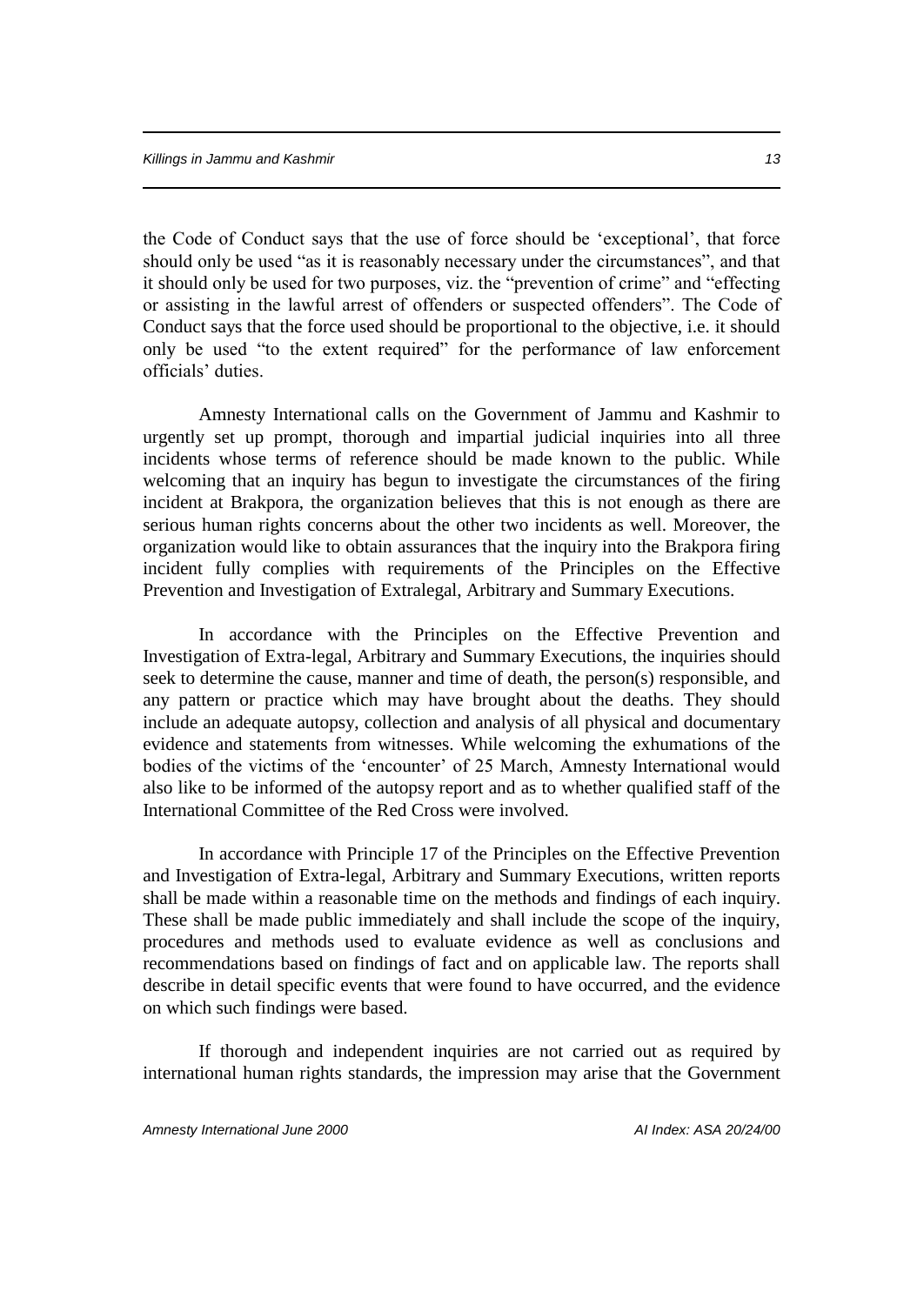condones the abuses described. This would exacerbate the concerns which the organization has about these unlawful killings.

Amnesty International has long been concerned about the fact that enquiries into so-called 'encounter' killings and firing incidents in Jammu and Kashmir have not always been followed by action taken against the perpetrators. This contravenes Principle 18 of the Principles on the Effective Prevention and Investigation of Extra-legal, Arbitrary and Summary Executions, which says that governments shall ensure that persons identified by the investigation as having participated in such unlawful killings are brought to justice. The Government of Jammu and Kashmir should publicly commit itself to bringing the perpetrators to justice and provide assurances to give sanction for prosecution. Similarly, the Union Government should provide assurances of giving sanction for prosecution if security personnel falling in its jurisdiction should be found involved.

The organization also urges the Government of Jammu and Kashmir to establish the fate and whereabouts of the 17 persons whose "disappearance" and subsequent custodial killing has been alleged. Compensation should be given to the relatives of all the victims in accordance with National Human Rights Commission recommendations as also in accordance with Principle 20 of the Principles on the Effective Prevention and Investigation of Extra-legal, Arbitrary and Summary Executions.